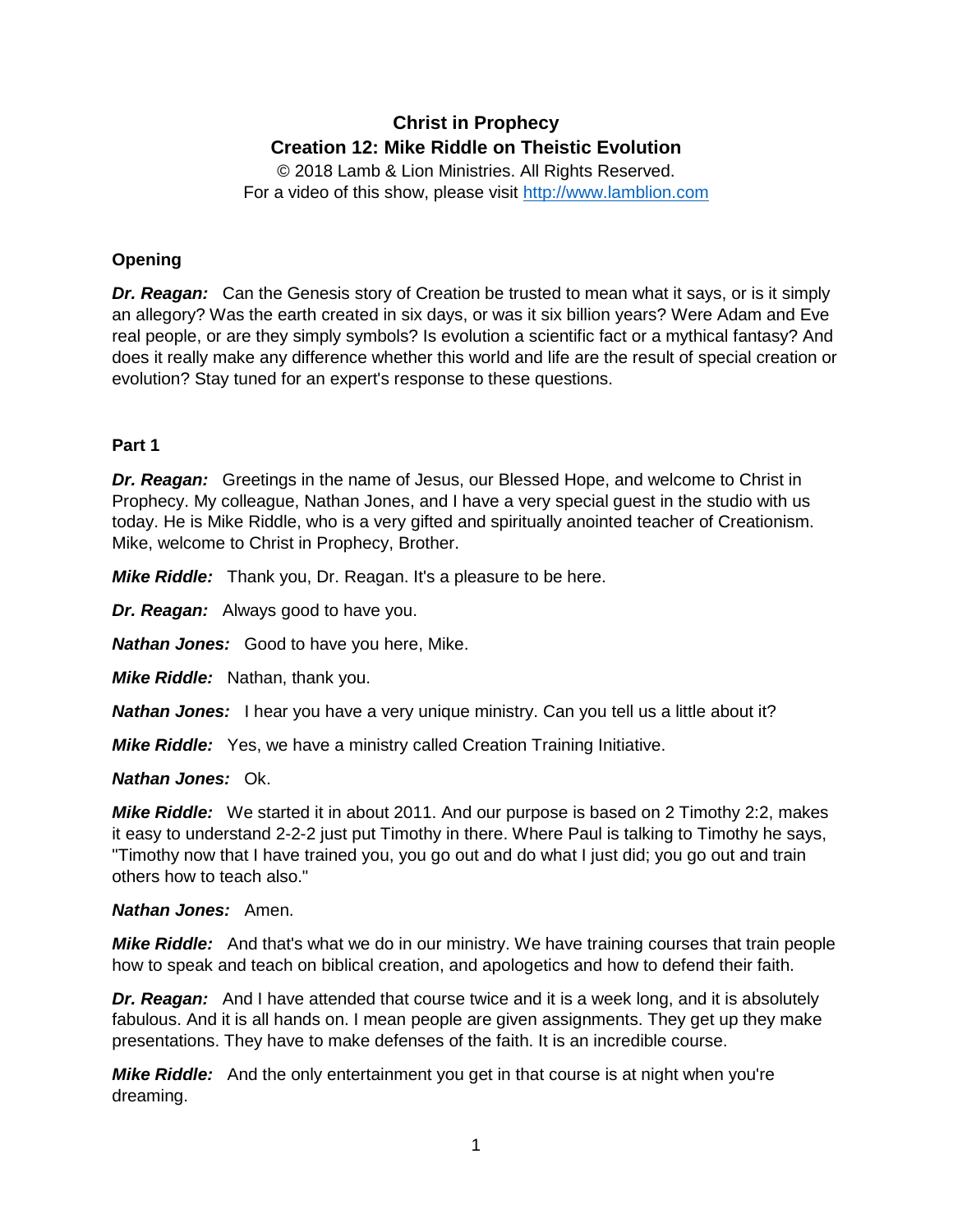*Nathan Jones:* Very practical though.

*Dr. Reagan:* One thing I notice though is whenever the students make a mistake or whatever they're on the floor doing push-ups.

*Mike Riddle:* Right, we do have a push-up box in the back of the room. That is just the Marine Corp thing.

*Nathan Jones:* Can't take the Marine out of the man.

*Mike Riddle:* No, you can't.

**Dr. Reagan:** Well, Brother, I am anxious to jump right into this because we got a lot of material to cover so let's do that. And I want to start out with one of the questions that I pose at the beginning of the program about a website that is related to an organization called BioLogos. And on that site and I quote directly they have this statement right on their homepage, "BioLogos," which is a Christian organization now, "invites the church and the world to see the harmony between science and biblical faith, as we present an evolutionary understanding of God's creation." What is BioLogos and what is your response to this?

*Mike Riddle:* Well, BioLogos was founded in 2006, so they are a relatively new organization now. But their main mission, as you just read there, is to train Christians specifically pastors, and Christian school teachers how to teach evolution from the pulpit and in the Christian schools. That is their main mission to do just exactly that. They hold conferences. And they actually pay, help pay for teachers and pastors to come to their sometimes week, or two week long classes.

*Dr. Reagan:* So, they got a lot of money.

*Mike Riddle:* They've got a lot of money. They are into the multi-millions of dollars in grants from organizations to teach evolutionism. Now, you mentioned they're a Christian organization.

*Dr. Reagan:* Yes.

*Mike Riddle:* That's Christian in name, because I think when we dig very deep we'll find out that they really don't believe a lot of things about the Bible. The Bible is not their authority.

*Nathan Jones:* Would they consider themselves Old Earth Creationists?

*Mike Riddle:* Absolutely. Billions and billions of years. Because that is what evolution is, that is the holy grail of evolution.

**Nathan Jones:** So when we say Old Earth Creation we're then saying to create everything today God used evolution over billions of years to get us where we're at.

*Mike Riddle:* No, no they don't even go there.

*Nathan Jones:* They don't go there, ok.

*Mike Riddle:* They're even worse than that. They don't even say God created necessarily, evolution happened from cosmological evolution, the origin of the universe, stars, galaxies. God didn't do that. He may put the first matter there, but then they even believe in biological evolution from ameba to man. They believe that man evolved from a lesser type creature, like an ape like creature all the way. So, they're 100% evolutionists.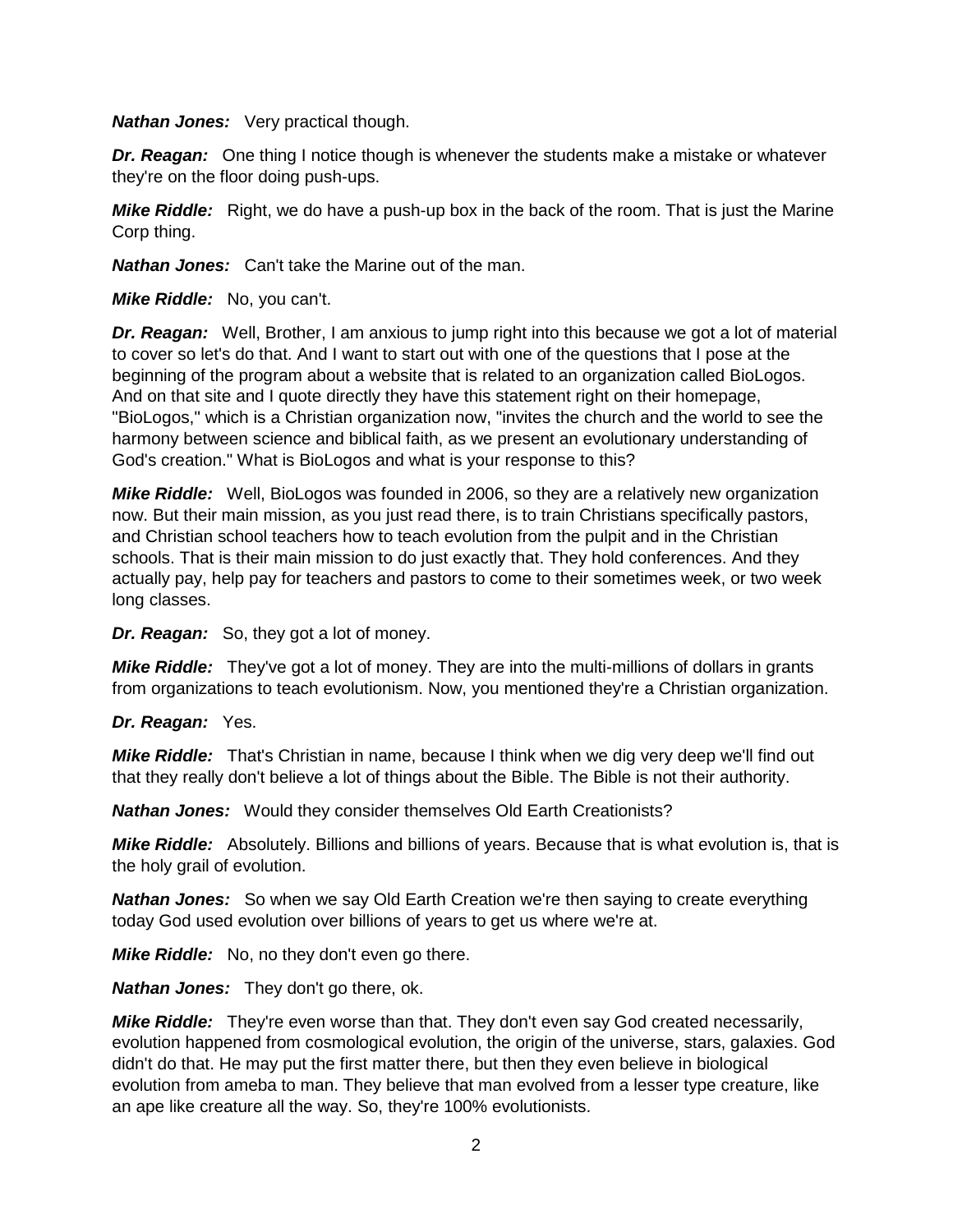**Nathan Jones:** Is it a deist like philosophy where God wound up the universe and then left?

*Mike Riddle:* That is pretty much it. Pretty much it. God started it and then the big bang, and everything else is straight evolution.

*Dr. Reagan:* Let me read you a statement about the president of this organization. He said, and I quote, "It is a travesty that young people who began the journey of following Jesus are told that they have to believe something which a little science education makes clear cannot possibly be the case."

*Mike Riddle:* Well, here's a major problem with BioLogos also. There are a lot of majors problems they equate science and evolution. They use the word science all the time, meaning evolutionism. And evolution is not science it's a philosophy. So, that is one of the things they get these children, and they make Christians feel bad that they're not believing in science. And at time we all believe in science. Creationists do believe in science, we believe in the observable science. But they are saying evolution when they're saying science.

**Dr. Reagan:** And you know one of the fundamental principles of science is observation, and testing. Who can do that with the creation? We only have one witness and that is God Himself.

*Mike Riddle:* Right. But when you turn to evolution no one saw the Big Bang. No one saw a star--no one's ever seen a star or galaxy formed. No one has ever seen the origin of life by naturalistic processes. No one has seen one creature evolve into another. No one has seen billions of years create a big canyon. So what have we observed in evolutionism?

*Dr. Reagan:* Well, Darwin said that in his writings--

*Nathan Jones:* Bird beaks, right?

*Dr. Reagan:* --let's just be patient because the fossil record will ultimately prove it.

*Mike Riddle:* Oh, we own the fossil record.

*Nathan Jones:* Yes.

*Mike Riddle:* The creationists own the fossils.

*Dr. Reagan:* There are no transitions.

*Mike Riddle:* No, when you go down to the bottom layers. Can I use some technical terms here?

*Dr. Reagan:* Yeah.

*Mike Riddle:* Pre-Cambrian and Cambrian layers. If you can't remember that I just say bottom layers.

*Dr. Reagan:* The bottom layers.

*Mike Riddle:* What we find down there are fossils of single cells, then fossils of very complex creatures with zero transitions in the middle there. Zero. Even the evolutionists recognize this. In other words we own the fossil record right there.

*Dr. Reagan:* Yeah.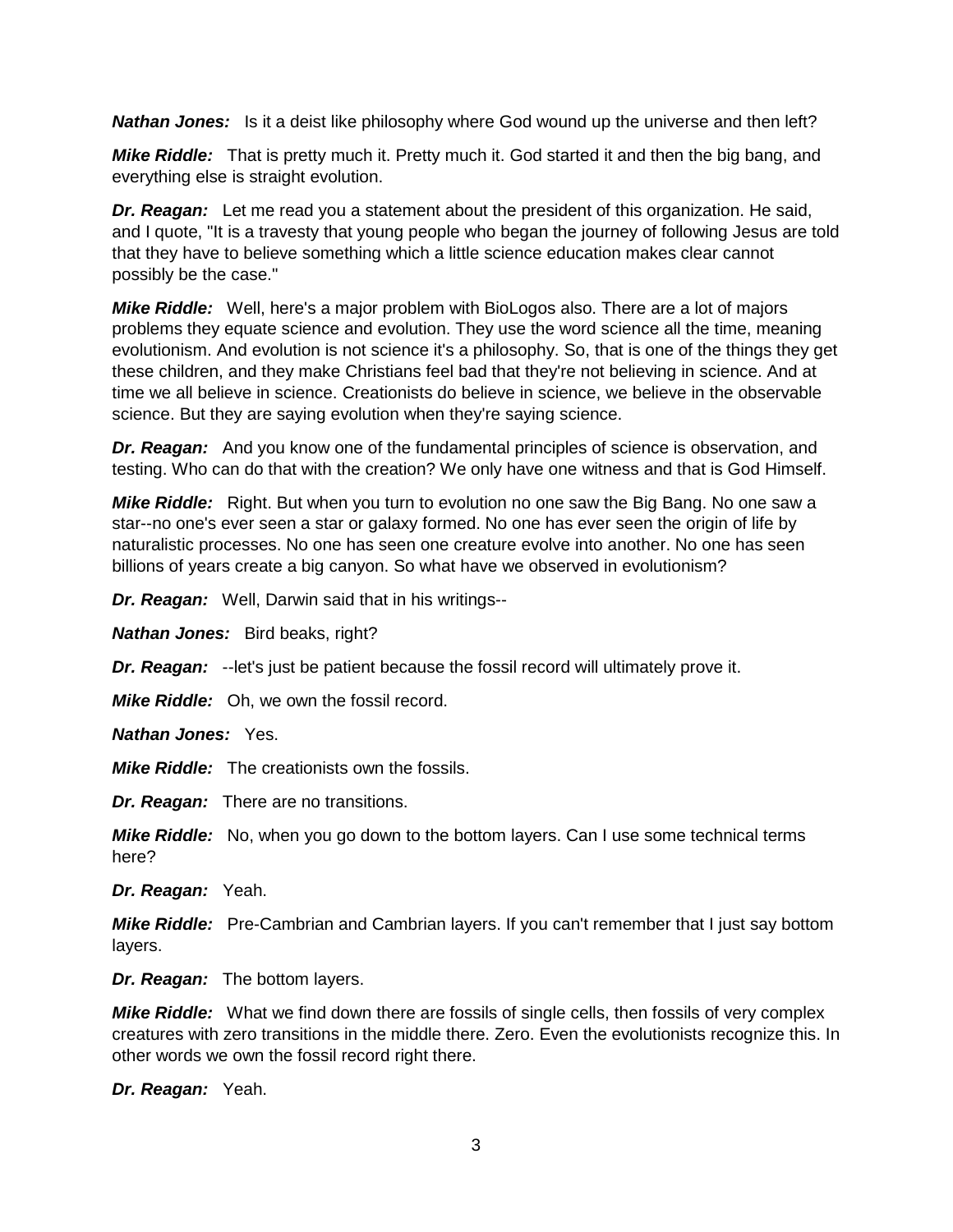**Nathan Jones:** Well, how did they interpret then Genesis? I mean do they look at the Bible as just a book of poetry and then they allegorize it? Or do they even consider the Creation account?

*Mike Riddle:* Number one BioLogos puts their understanding of the scientific evidence above scripture. In other words they use science, their understanding of science, not real science but their understanding of science. Then map in scripture to support their understanding of the scientific evidence or evolutionism. So in order to do that they allegorize all of the first several chapters of Genesis, meaning they are not real history. That's going to present a major problem with the rest of the Bible.

*Nathan Jones:* Yeah, it is the foundation that the rest of the Bible stands on.

*Mike Riddle:* Right, because the first three chapters is the reason the rest of the Bible had to take place.

**Nathan Jones:** Is that why Satan always attacks Genesis because if you can kill Genesis then the faith in the rest of the Bible goes away?

*Mike Riddle:* Wouldn't it be nice if our seminaries knew that? Wouldn't that be great?

*Nathan Jones:* My seminary taught me that.

*Mike Riddle:* Well, a lot of our professors out there don't seem to know that.

*Nathan Jones:* Yeah.

**Dr. Reagan:** Well, the Bible says that death came as a result of the sin of Adam and Eve.

*Mike Riddle:* Yes.

*Dr. Reagan:* What do they say?

*Mike Riddle:* No, no, that's not true at all, we are misinterpreting the Bible right there. That's what they tell us.

*Dr. Reagan:* Well, it says it point blank.

*Nathan Jones:* Yeah.

*Mike Riddle:* I know. And Genesis is not poetry. It's not an allegory. When you study the Hebrew language it's written in the narrative form, it is meant to be taken as historical fact, but they ignore that. In other words BioLogos uses a very bad hermeneutics.

*Nathan Jones:* Well, what do they take from Christianity at all then? I mean it sounds like they've ejected it all.

*Mike Riddle:* It's like any of the major cults. And this goes right back to the Garden of Eden, what Satan did. What they do is mix a little truth with false doctrines to make is sound inviting. And that is what BioLogos has done. They bring in God. You go to the website and it sounds pretty good. They believe in the resurrection. They believe Jesus died on the cross and resurrected, they believe that. But you go back and look what they don't believe they don't have an answer for why Jesus had to go to the cross. In other words you were just talking Dr. Reagan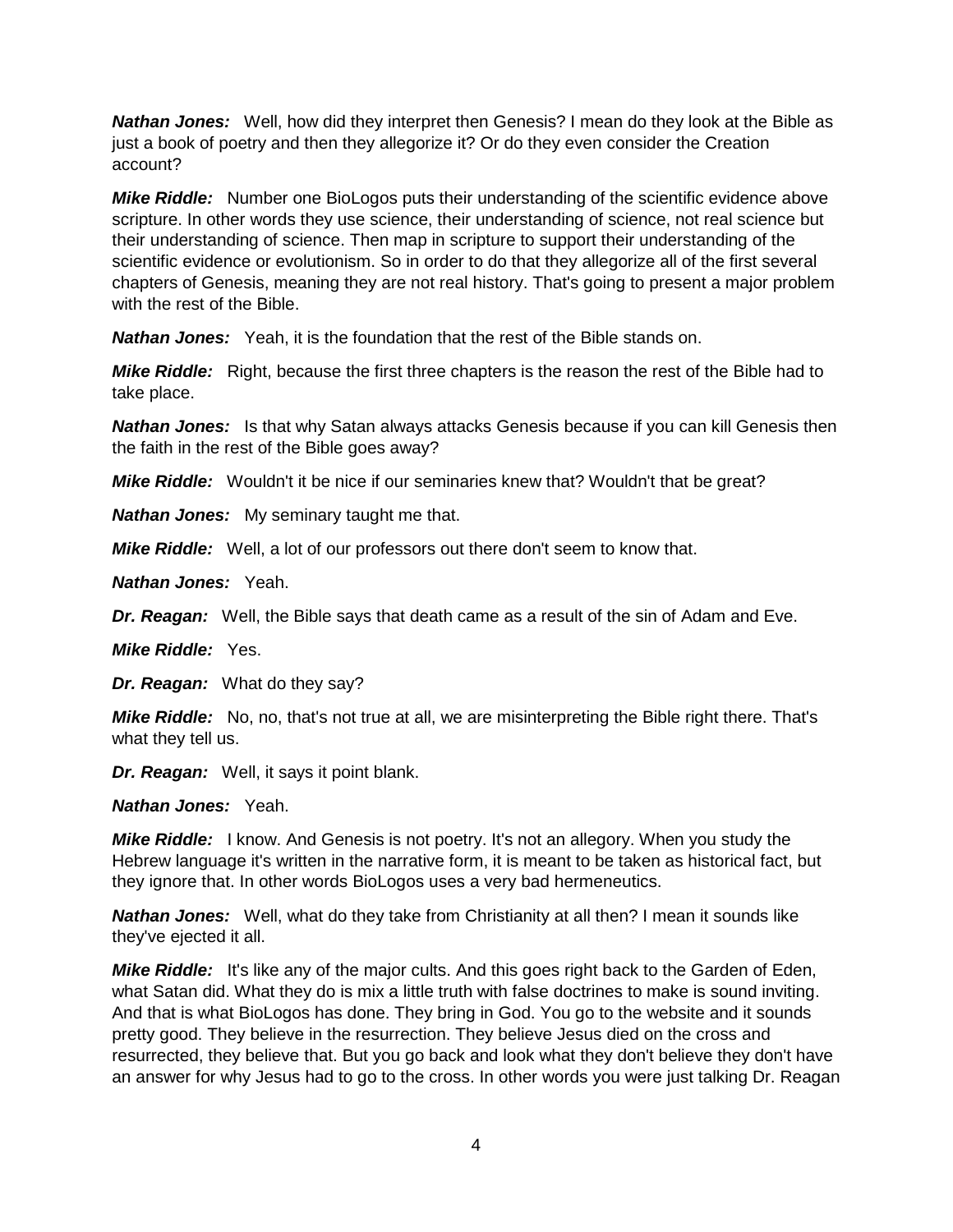that when do they deal with death? Where did death come from? Death is a natural process that occurred over billions of years of evolution.

**Dr. Reagan:** But that is a direct violation of Scripture.

*Mike Riddle:* It is. It's a--destroys the entire foundation of the Gospel.

**Dr. Reagan:** You know I was looking up here Exodus 20 where the Ten Commandments are given and when it gets to the Sabbath Day it says, "Six days you shall labor and do all your work, but the seventh day is the Sabbath of the Lord your God, you shall not do any work." And it goes on to say, "For in six days the Lord made the heavens, and the earth and all that is in them, and rested on the seventh day." And that is not poetry.

*Mike Riddle:* No, it is not. But, we are misinterpreting that. That's one of their--

*Nathan Jones:* How would they interpret it then? Because you'd have to do some handstands right to get that interpretation?

**Mike Riddle:** Yes. And that is what they're doing. But see what they do again they focus on children to get the children to say to their parents, "What do you believe about evolution?" Then they work on the parents. See, they are infiltrating into the Christian schools by training teachers, getting with the youth, they hold youth conferences. And again they have so much money they can help pay for people to come to their conferences.

*Nathan Jones:* Where does all this money derive from?

*Mike Riddle:* One of the big ones is the Templeton Foundation.

*Dr. Reagan:* Oh, yeah.

*Mike Riddle:* They got a nine million dollar grant.

*Dr. Reagan:* Say no more.

*Mike Riddle:* Yes. And then they continue to get grants. So, when you go to their classes you don't have to pay a whole lot.

*Nathan Jones:* Oh, makes it easy.

*Dr. Reagan:* What difference does it make whether you interpret Genesis literally or symbolically?

*Mike Riddle:* Wonderful question because we get that from a lot of people in churches today. It doesn't make a difference. It is a secondary doctrine. Well--

# *Nathan Jones:* Secondary?

*Mike Riddle:* Yes, and that is the kind of excuse. My reply to that is, "What's the difference between a primary and secondary doctrine?" Most people can't tell you that. But here's the difference it makes. Let's start with the Gospel. We are familiar with John 3:16, "For God sent His only begotten Son." I like to start there. But what about John 3:17? "For God did not send His Son into the world to condemn the world, but the world through Him might be saved." That word saved is critical to understand, to understand the Gospel. Why do we need to be saved? What do we need to be saved from? That takes us back to Genesis chapter 1 and starts off, "In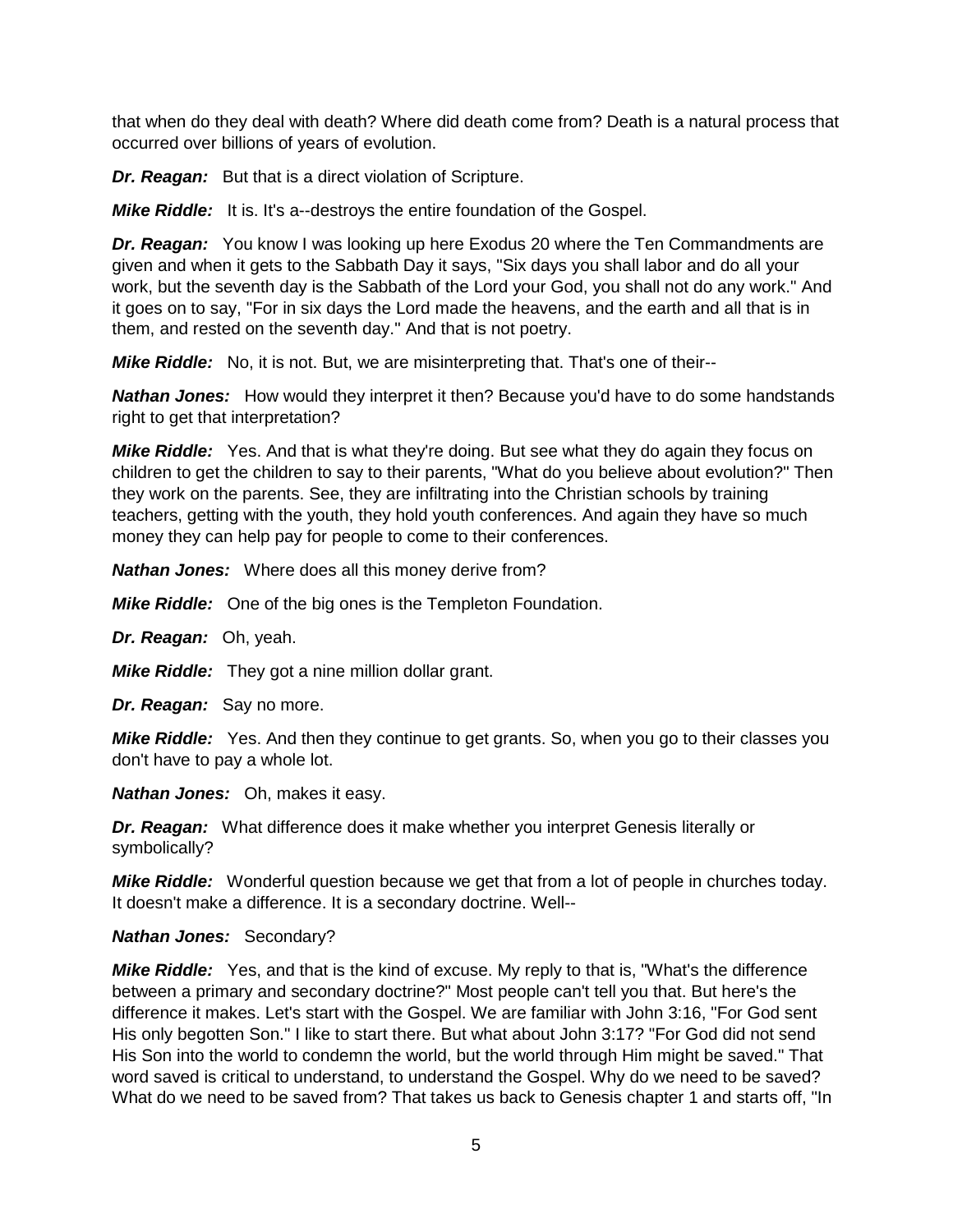the beginning God created the heavens and the earth." He's the Creator. He sets the rules and standards for how we are to live. Then it says His creation was perfect. This is where we differ from BioLogos completely. It says that it was very good. Now, does that mean perfect? Well, Deuteronomy 32 verse 4 says, "The works of God are perfect." Creation is the works of God. So, God called His creation perfect. Not billions of years of death and decay. Then God gave us one rule, Adam and Eve one rule. See God is talking to a literal Adam and Eve. BioLogos does not believe in a literal Adam and Eve, which destroys the Gospel.

# *Nathan Jones:* Yeah.

*Dr. Reagan:* You know to me if you cannot believe what Genesis says about Creation, why should you believe what the New Testament says about the resurrection?

*Mike Riddle:* Exactly. And here's the contradiction--

*Dr. Reagan:* Or what it says about the Second Coming of Jesus.

*Mike Riddle:* Yes. See they will call people who believe in the six day of creation, we are not understanding, we are misinterpreting the Bible. But, the atheists will do the same thing to BioLogos. BioLogos says they believe in the death and resurrection of Jesus Christ, but an atheist will come back and say that can't happen. Why? Because scientifically you can't be dead for three days and come back to life. BioLogos is inconsistent. They believe in what they call science, they interpret everything based on their understanding of science. But then they go right back and say the resurrection must of happened, but it doesn't agree with what they know about science.

**Dr. Reagan:** W.A. Criswell who was the pastor of First Baptist Church of Dallas for 50 used to refer to people like that as having leopard theology. He said, "They only believe that the Bible is inspired in spots, and they know what spots."

*Mike Riddle:* Yes. Yes. So, there is a serious problem. And there are some warnings in scripture. I'd like to read a couple warnings here. I want to make sure I get the scriptures right. In Isaiah 5:20 there is a scripture that I think talks right to the members of BioLogos. Isaiah 5:20 it says, Woe to those who call evil good and good evil, who put darkness for light and light for darkness, who put bitter for sweet and sweet for bitter." BioLogos is using something called evolution to interpret God's Word. They are using something evil that goes against the nature of God, and calling that light.

**Dr. Reagan:** And to me evolution is one of the greatest fantasies that man has ever created. It is like standing in front of Mount Rushmore and saying, "Wow, isn't it amazing what can happen accidently as the result of erosion." It's just crazy.

*Nathan Jones:* Well, wasn't Darwin's initial theory was that the single cell was a simple organism.

# *Mike Riddle:* Yes.

**Nathan Jones:** Yet, they find out that the single cell is a massive complex, structures. Mitochondria for energy, and it has a permeability of the skin layer, and stuff like that. And Darwin at that time didn't have the ability to analyze the cell, right?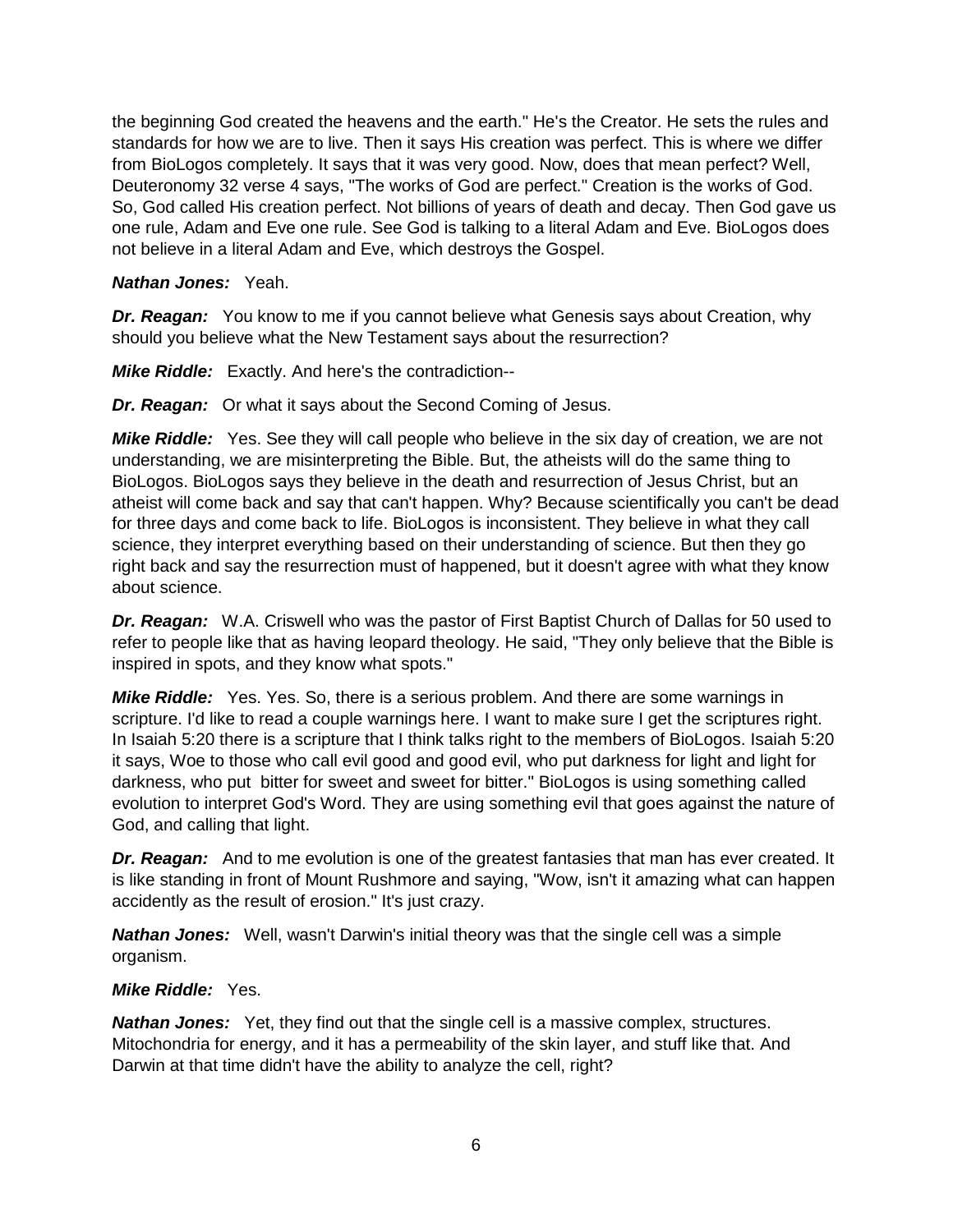*Mike Riddle:* No, he didn't. And what's great today is we have an organization out there called the Institute for Creation Research, they are doing amazing research right now on the cell, and the DNA. And the more we find out about that the more we find about how great our God is. Not evolution.

*Dr. Reagan:* Well, let's pause for a moment and we'll come back and discuss that.

# **Part 2**

*Nathan Jones:* Welcome back to Christ in Prophecy and our discussion with Mike Riddle about creation versus evolution. Mike is the founder and director of a creationist ministry called, The Creation Training Initiative. Mike I took my kids once to the Perot Museum. And on the wall there is this picture of this volcano exploding and two australopithecine; an Adam and Eve type character looking in terror that they might be wiped out. And it seems not just the evolutionists but the creationists are now depicting Adam and Eve as some sort of cave man or monkey man. Is that true? Was he developed like us? Or was he more primitive?

*Mike Riddle:* Well, the Bible clearly teaches that God created Adam and Eve fully grown, fully mature. But what is happening now is in our seminaries, there are Christian seminaries some are now teaching Adam and Eve are not real people. And this again is where BioLogos has a big influence and other ministries have a big influence. In other words it's not academically right today to believe the Bible, is what's happening. And our seminaries just simply aren't doing their job anymore. They are being academic, but they bought into the world too much. And yes, Adam and Eve were fully 100% human. But when you look at Christianity today there they are starting to train our children that that's not true. In other words you send our youth off now to our Christian universities, and Christian seminaries and they are going to come out of there, a lot of them not believing the Bible anymore.

*Nathan Jones:* Well a lot of museums too you see where they have dinosaur models, you know they move, they roar and all that, but now they are starting go glue feathers all over them.

*Mike Riddle:* Oh, yes. We own dinosaurs. I like to tell you.

*Nathan Jones:* We do.

*Mike Riddle:* We should never lose the dinosaur discussion. Guess what they found in dinosaurs? Soft tissue. With red blood cells protein.

**Dr. Reagan:** How do they explain this?

*Mike Riddle:* Oh, there is some unknown process that preserves soft tissue for 65 million years.

*Nathan Jones:* Oh, come on.

*Dr. Reagan:* That is interesting.

*Mike Riddle:* That's their claim.

*Nathan Jones:* When a fossils a rock?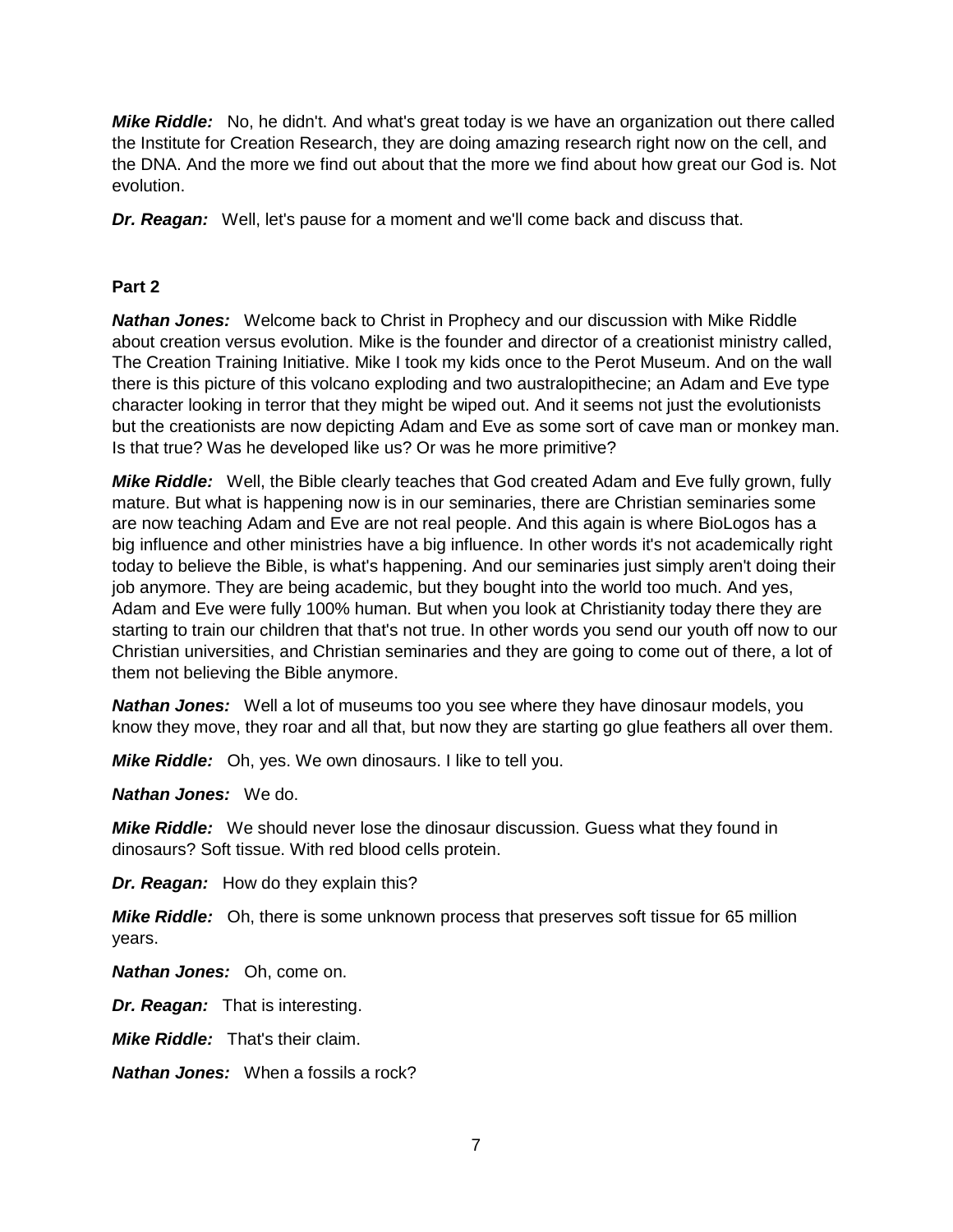*Mike Riddle:* Yes. And the fact that we are finding DNA in there which has a half-life of about 521 years. And we are finding carbon 14 in almost all the dinosaur bones now. That completely refutes the evolution story of millions of years, and the whole geological column.

*Dr. Reagan:* Well, you just raised another issue. And that is a very important one, and that is DNA. When DNA was discovered I thought, well, this will surely be the end of evolution. How can they believe that DNA evolved? It is like saying that a software program evolved. Now how do they handle it?

*Mike Riddle:* Here's the answer: over billions of years, millions of years, anything can happen. Now, when they say millions of years, I train students how to do this, millions of years what they're really saying is: We don't have the observable evidence, just believe us.

*Dr. Reagan:* Just believe us.

*Mike Riddle:* It's not science.

*Dr. Reagan:* Their god is time.

*Mike Riddle:* Yes.

*Dr. Reagan:* If you just have enough time, enough monkeys, sitting at enough type writers six billion years they will write Shakespeare.

*Mike Riddle:* And that's what they teach. That is not science. But yet they own the educational system. Here's the problem whoever owns the education system owns the next generation, and this is where the churches have fallen down.

*Nathan Jones:* Mike, I used to do a lot of programming, when you were talking about DNA, DNA is the programming of mankind. We haven't fully mapped it out, it is beyond us it seems at this point. But when I did coding if you even put a period or a comma in the wrong place in the code the program shuts down, it stops, it doesn't know what to do. And if evolution had required to build DNA over millions of years slowly the organism would have shut down, stopped, never lived. And so how do they get past the simple fact that if DNA is such complex programming, with I believe proves a Creator, how to get the fact the you can't have junk DNA to create a creature that lives.

*Mike Riddle:* You mention something junk DNA, there is no such thing as junk DNA anymore, they've done away with that. They were teaching that for quite a few years. Now the projects have been finished and there is no such thing as junk DNA. And how do they get around this thing? Again throw more time at it.

*Nathan Jones:* Throw more time. Always the answer throw time, always the answer.

*Mike Riddle:* And keep teaching the next generation evolution happened. Evolution happened. And they start believing it. And the other part is they do not allow on this subject critical thinking and analysis of evolution; that is disallowed in the school system.

*Dr. Reagan:* You know back in the 20's when the Scopes Trial was going on the evolutionists said, "We just want equal time. Just give us equal time." Now it's we want all the time. We are the scientists, creationism is just faith. But evolution is as much faith as anything I've ever run across.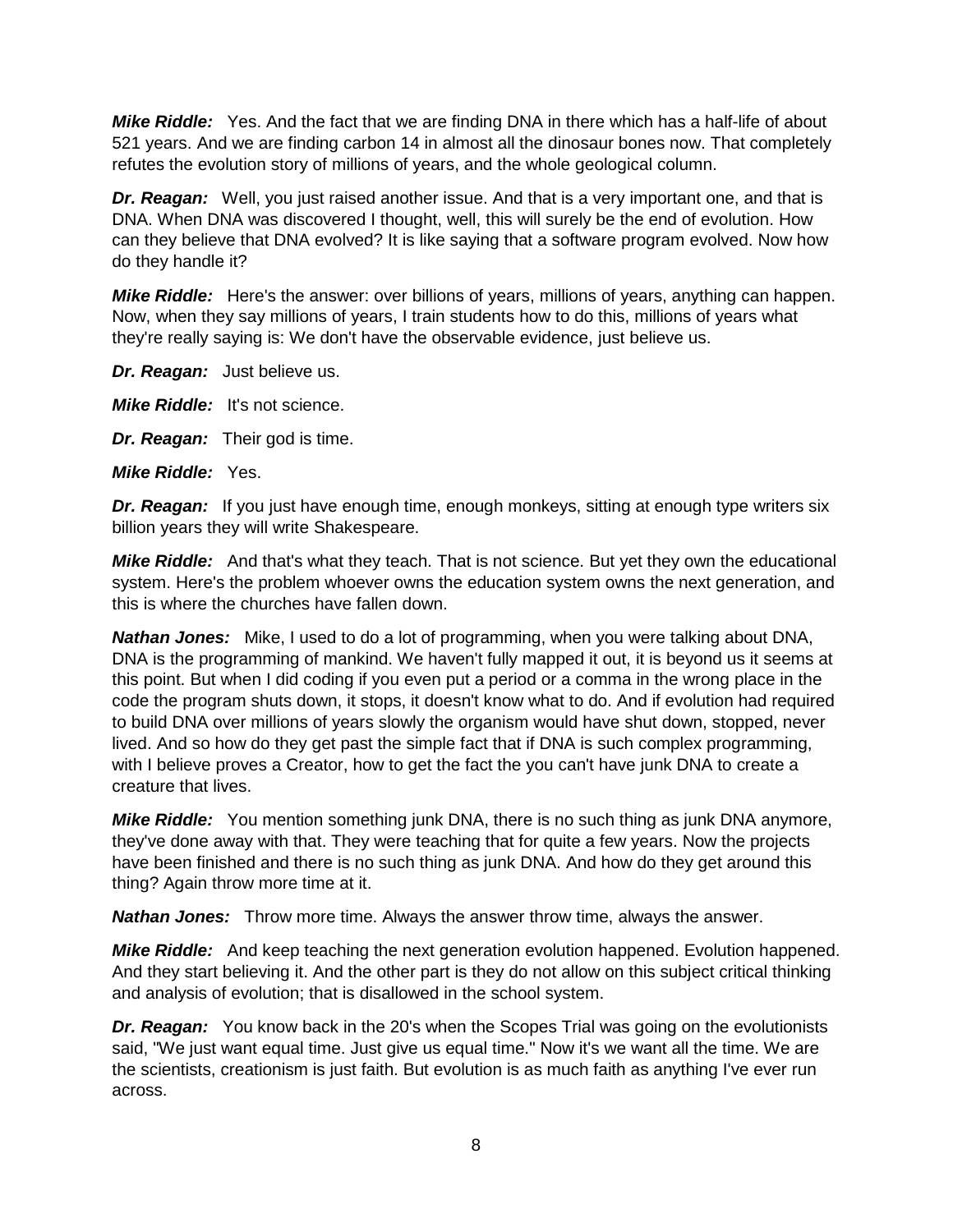*Mike Riddle:* It's all faith; and it is a false faith.

*Dr. Reagan:* And it's another religion. It really is a religious concept, it is not a scientific concept.

**Nathan Jones:** People choose to believe it, it's not that the evidence leads them there, right?

*Mike Riddle:* Yeah, they choose to believe it, and they are forced to believe it in the school system or lose their grade. And that is what is happening in our universities.

*Dr. Reagan:* So, basically we've turned our school system over to humanists.

#### *Mike Riddle:* That's right.

**Dr. Reagan:** Who are teaching a humanistic philosophy which really is a religion. And they are teaching basically there is no God, there is no moral code that we are responsible to. And of course this is what they cling to because even the evolutionists will say point blank if there is a God then we are responsible to somebody and we don't want to be responsible to anyone.

*Mike Riddle:* That's right. And we have organizations out there under the name of Christianity teaching just that and training our next generation to believe in evolution. You can have harmony--they can call it harmony between science and the Bible. Well as a creationist I do believe science will always, true science will always agree with God's Word. But what they're saying is evolutionism; when they say science they are really meaning evolutionism. But they get us for not believing in science. See that is a logical fallacy right there, and they use these things all the time, mischaracterizing.

*Nathan Jones:* Well the Bible is full of science, right?

*Mike Riddle:* Oh, it has never been wrong scientifically and it has a lot in there.

**Dr. Reagan:** That is one of the things I love about your course is you teach kids, and people, I mean you have all kinds of people there are grown people, all kinds, not just kids. But you teach them how to think logically, and how to defend things logically, not only biblically but logically.

**Mike Riddle:** Right, we want them to have a reason for why they believe what they believe, not just say the Bible says it. God never told us to go do that. He gave us three pounds up here, some people like to use one side, some people like to use the others. I always like to say some people just don't use it. But we are to be thinking Christians.

#### *Nathan Jones:* Yes, Bereans.

*Mike Riddle:* And we do believe in good science. We don't have to make excuses for the scientific laws, we accept the scientific laws. It is the evolutionists that are constantly trying to get around the scientific evidence.

**Dr. Reagan:** Well, how do you deal with the assertion that well, we have dating mechanisms and these dating mechanisms show billions of years.

*Mike Riddle:* Well, I had a professor ask me that during a Q&A time at a secular university. And I saw the students sitting up there. So, I thought I am going to try a tactic. I said, "Sir, if you would mind telling us all about the assumptions used in radiometric dating, then I'll tell you how it operates and everything." He would not do it.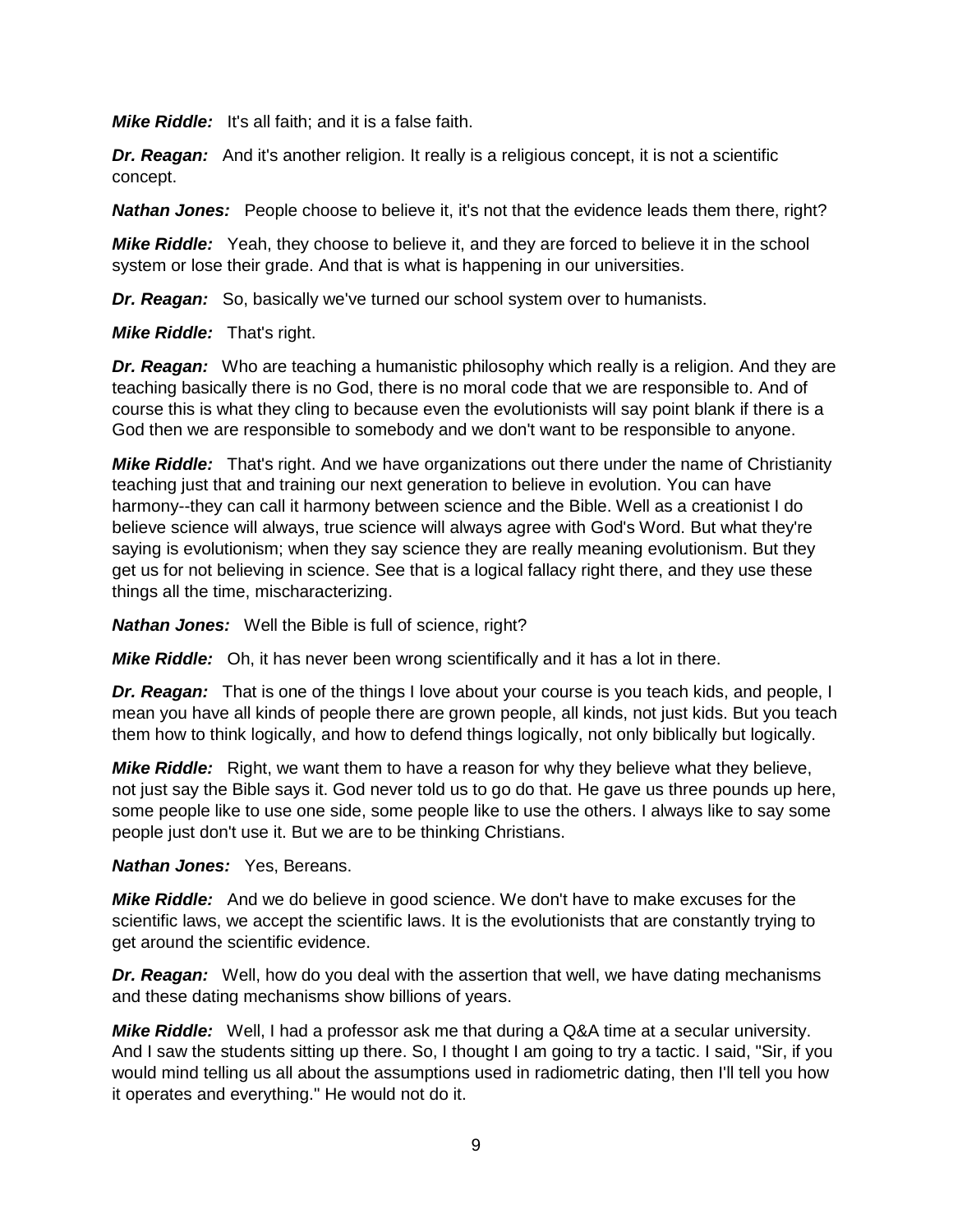*Dr. Reagan:* Yeah.

*Mike Riddle:* Because he didn't tell his students about the assumptions.

*Dr. Reagan:* Yeah.

*Mike Riddle:* The assumptions destroy the dating method.

*Nathan Jones:* Don't they take like if they date something and they wildly, radically different dating they will always take the oldest one? I mean I've heard of like animals that have been dated and the foot is millions of years old, and the leg is thousands of years old. I mean they even get different radiometric dating.

*Mike Riddle:* We can take one rock sample, date it five different methods, get five different ages, vastly different ages.

*Nathan Jones:* And they'll always take the oldest.

*Mike Riddle:* And whenever we know when a rock sample was formed we never get the correct age. So, why would we trust it when we don't know when it was formed?

**Dr. Reagan:** You know one of our trustees is a renowned scientist. In fact he was selected as Most Outstanding Young Scientist in America when he was about 35 years old, research scientist. Graduate of Stanford. He has a Ph.D. is astrophysics. And during his Ph.D. oral exams at Stanford they discovered he was a believer and they were shocked. And they said, "Why didn't you let us know this when you?" He said, "I became a believer while I was in your program." They were even more shocked. They said, "How could you?" He said, "Through the study of geology." He said, "In my study of geology I said how can this be? And I looked at various possibilities and I finally concluded the only way you can explain the geological record is a worldwide flood."

*Mike Riddle:* Dr.--I'm glad you mentioned that Dr. Reagan, there are many scientists today, the Institute for Creation Research, Answers in Genesis, Creation Ministries International.

*Dr. Reagan:* Real scientists.

*Mike Riddle:* Real scientist, most of them got their degrees from secular universities. Why don't the Christians follow these scientist versus the ones that have compromised God's Word?

*Dr. Reagan:* And speaking of the Flood. I don't know if all of them do, but many of them that deny that Genesis record as being literal, also deny a worldwide flood.

*Mike Riddle:* Yes, BioLogos denies a worldwide flood. The whole ministry called Reasons to Believe, of Hugh Ross denies the worldwide flood.

*Dr. Reagan:* I saw a cartoon recently that showed the Flood with just a big wall of water.

*Mike Riddle:* Yes.

**Nathan Jones:** Only one little area, right?

*Dr. Reagan:* But it didn't go beyond the Middle East.

*Mike Riddle:* Right.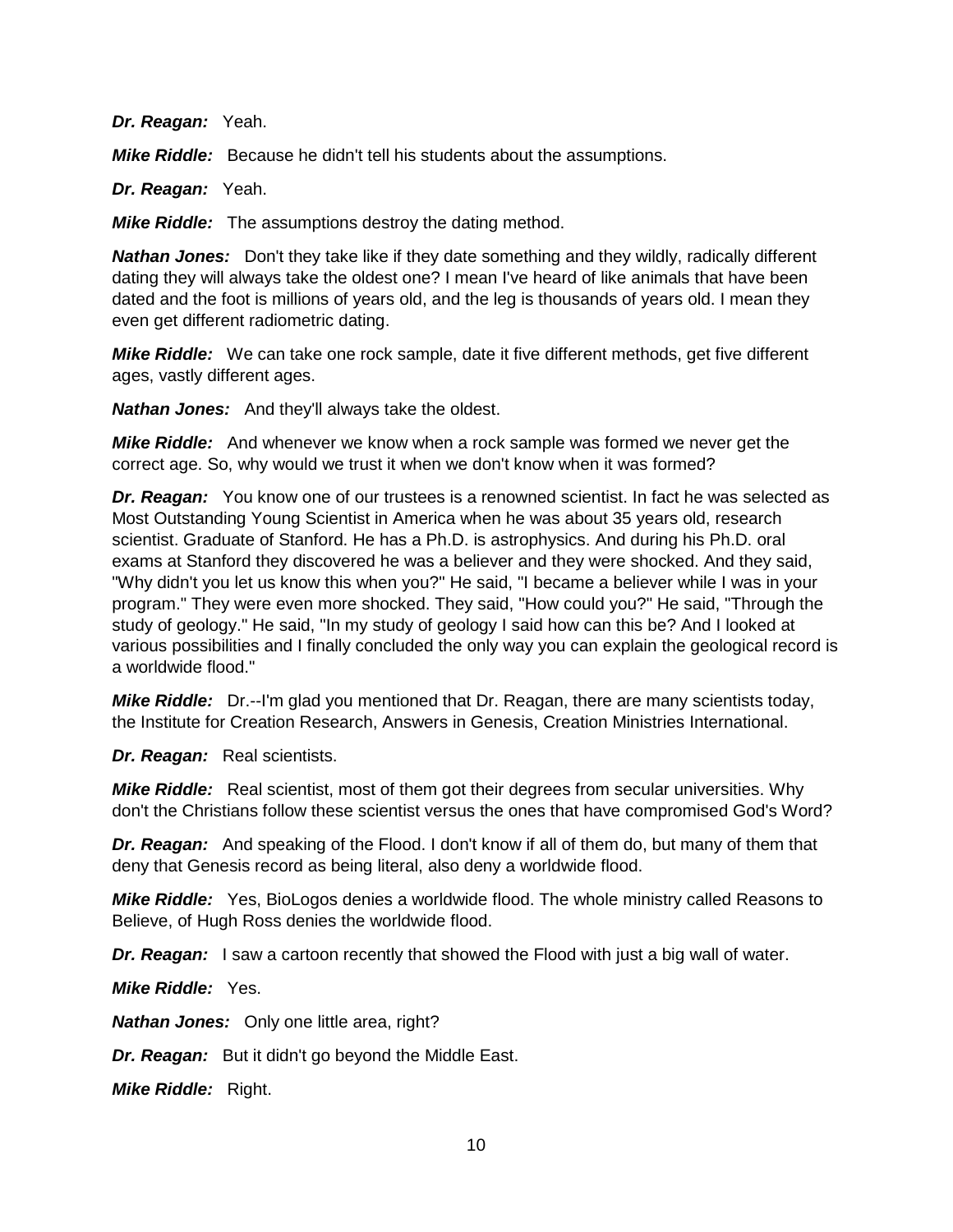*Nathan Jones:* So, just the Middle East is what they're saying is where the Flood was.

*Mike Riddle:* Right, the Middle East area. And the Bible clearly says it covered the highest hills and mountains by 15 cubits.

**Dr. Reagan:** Plus there is evidence all over the world of the Flood. So, how do they deal with that? I mean do they just say it's not true?

*Mike Riddle:* They just say it's not true, and everything is evolution.

*Nathan Jones:* What's at the top of Mount Everest?

*Mike Riddle:* Seashells.

*Nathan Jones:* Seashells.

*Mike Riddle:* And guess what they don't have legs, which means they didn't walk up there.

**Dr. Reagan:** Well, it is just so disconcerting. What you're really getting down to here is the fact that we all have the same evidence, but it is the way you interpret that evidence.

*Mike Riddle:* Right. And we own the science. And if the Christians would just come and listen to this. If our university professors would drop their pride and go back to the Bible. The big bang never happened because the Bible says God spoke and it all happened, that is not a big bang. Our best scientists in the world cannot even create one single small biological protein, not even one so don't even talk the rest of the cell. We have seen large canyons form rapidly.

*Dr. Reagan:* Absolutely. I mean with the--what was it?

*Nathan Jones:* Mount St. Helens eruption.

*Dr. Reagan:* The eruption of Mount St. Helens.

*Mike Riddle:* And we know dinosaurs--

*Dr. Reagan:* We had a Grand Canyon overnight.

*Mike Riddle:* Right. And we know dinosaurs have only been dead a few thousand years; the scientific evidence is overwhelming. Why can't people trust the real science versus the intimidation from groups like BioLogos who do not believe the same God that we believe?

*Nathan Jones:* I think you nailed it intimidation. I mean it is group think. If you are the only lone kid. My daughter she is the only lone kid in her class who is saying, "Hey, wait a minute that doesn't make sense." Now the teacher is sympathetic towards Christians but the rest of the class is "We'll your stupid you should be believing in this." They have to conform or they are ostracized.

*Mike Riddle:* Well, what we need then, I like to use these words we need pastors today with courage, honor, and commitment to God's Word.

#### *Nathan Jones:* Amen.

*Mike Riddle:* And that is not happening. They either don't know the full Gospel. They don't believe the full Gospel. And they're willing to just compromise on the Word.